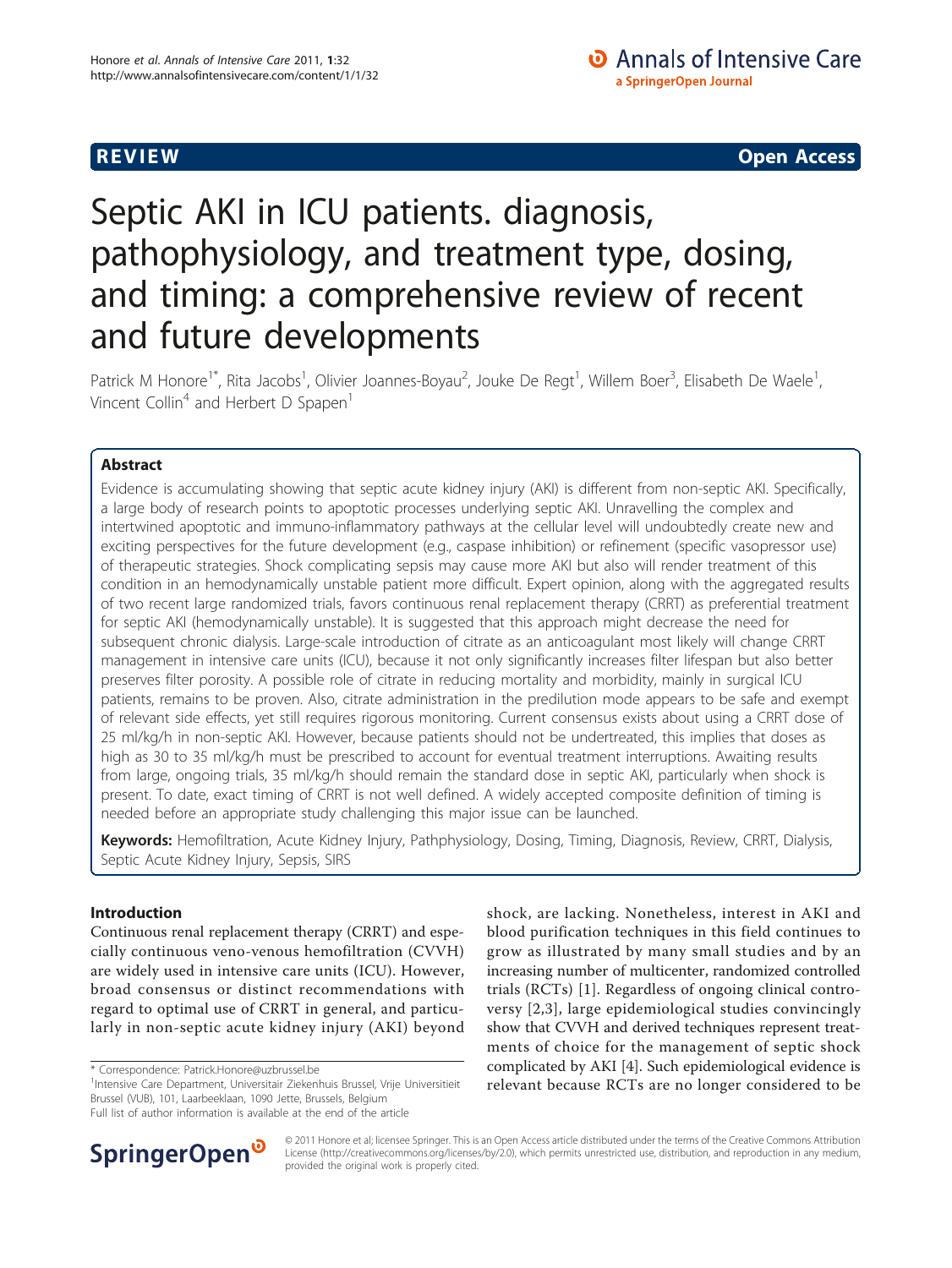the absolute "gold standard" for demonstrating best evidence in a complex ICU setting [\[5](#page-6-0)].

This review was designed to address the most recent knowledge and future developments with regard to continuous and intermittent renal replacement therapy (IRRT) that are of practical interest to ICU physicians.

#### New insights in the pathophysiology of septic AKI

Ample proof exists to sustain a more prominent role of apoptosis rather than pure necrosis in the pathophysiology of sepsis and septic shock [[6\]](#page-6-0). Despite substantial advances in elucidating the etiology of tubular apoptotic lesions [[7\]](#page-6-0), studies that look for a possible key role of apoptosis in the mechanisms of organ dysfunction in humans have yielded conflicting results [[8,9\]](#page-6-0).

Apoptosis has been put forward as a major player in septic AKI [\[10](#page-6-0)]. However, histopathological studies are scarce and mostly date from before 1980 [[9,11\]](#page-6-0). Kidney biopsies from 19 consecutive patients who died from septic shock were compared with post-mortem biopsies taken from 8 trauma patients and 9 patients with nonseptic AKI [\[9](#page-6-0)].

Acute tubular apoptosis was demonstrated in septic AKI, whereas almost no apoptosis was detected in the non-septic AKI patients. In this study, three different techniques to confirm apoptosis were applied: routine microscopy, the TUNEL (Terminal-deoxynucleotidyltransferase-mediated d UTP-digoxigenin nick and labeling) method, and activated caspase 3 labeling. The two last techniques enabled to detect 6% apoptosis in the septic group versus only 1% in the non-septic group ( $p < 0.0001$ ). However, some control biopsies were retrieved from patients who died at the scene of trauma, which may have limited the development of any type of histologic kidney lesion. On the other hand, a subset of six other controls consisted of out-of-hospital cardiac arrest patients who most likely had cardiogenic shock before dying. Therefore, the latter group may more reliably represent non-septic-AKI, including its accompanying hemodynamically related lesions. Further drawbacks of the study are the cadaveric nature of the biopsies, which precludes interpretation of potentially reversible changes that occur in recovering patients and some control groups being historical controls.

From a theoretical point of view, necrosis results from the additive effect of a number of independent biochemical events that are activated by severe depletion of cell energy stores. In contrast, the process of apoptosis follows a coordinated, predictable, and predetermined pathway. These biochemical differences between apoptosis and necrosis have important therapeutic implications. Once a cell has been severely injured, necrosis is difficult to prevent whilst the apoptotic pathway can be modulated to maintain cell viability [\[12](#page-6-0)]. Theoretically,

the components of the apoptotic pathway that could be amenable to therapeutic modulation are numerous [[13,14\]](#page-6-0). When considering septic AKI as a disease entity in which hemodynamic compromise of the kidney alone is no longer the rule, a revision of the "prerenal" AKI concept must be anticipated. Several assumptions associated with the "prerenal azotemia paradigm" will be in violation of this revised definition [[15](#page-6-0)]. It is not evidenced that acute tubular necrosis (ATN) is the histopathological substrate of septic AKI and, above all, it is not proven that urine tests can discriminate between functional and structural AKI.

#### Diagnosis of AKI and potential role of biomarkers

Early recognition of AKI in the ICU setting is crucial. Indeed, AKI has become a major issue with rising incidence causing more than four million deaths per year worldwide [\[16\]](#page-6-0). Also, the lack of an early and reliable biomarker for AKI causes significant delay in initiating appropriate therapy [[16](#page-6-0)]. This is in contrast with the "biologic revolution" in cardiology, which produced various markers (including troponin) for early diagnosis of cardiac damage that enabled early and effective treatment [[17](#page-6-0)]. In fact, standard evaluation of renal function still largely depends upon serum creatinine and serum creatinine-based formulas, which were primarily designed for longitudinal assessment of baseline renal function [[18-20\]](#page-6-0). An accurate diagnosis of AKI is even more problematic in critically ill patients. The instability of renal function in this population significantly reduces the validity of measures based on creatinine assessment [[21,22\]](#page-6-0). Until recently, studies of AKI used various creatinine-based equations designed to evaluate baseline renal function [\[23](#page-6-0)]. This approach is not adequate in the critically ill. A more accurate and sensitive description of AKI and a multidimensional AKI classification system are definitely needed. Basically, such system should grade AKI severity.

At present, the most widely used classification is the RIFLE model (acronym for Risk, Injury, Failure, Loss, End-stage renal disease) [\[24\]](#page-6-0), proposed by the Acute Dialysis Quality Initiative group. Hoste et al. [[25\]](#page-6-0) validated the RIFLE criteria in critically ill adults, showing that patients with maximum RIFLE class R, I, and F had hospital mortality rates of respectively 8.8%, 11.4%, and 26.3% [[25\]](#page-6-0). Finally, recognition of AKI before changes in serum creatinine occur has been and remains an area of current intensive research. The rationale comes from studies demonstrating that even small or relative increases in serum creatinine are associated with increased patient morbidity and mortality, independently from expected calculated mortality.

As anticipated, Chertow et al. recently found a nearly sevenfold increase in the odds of death in patients with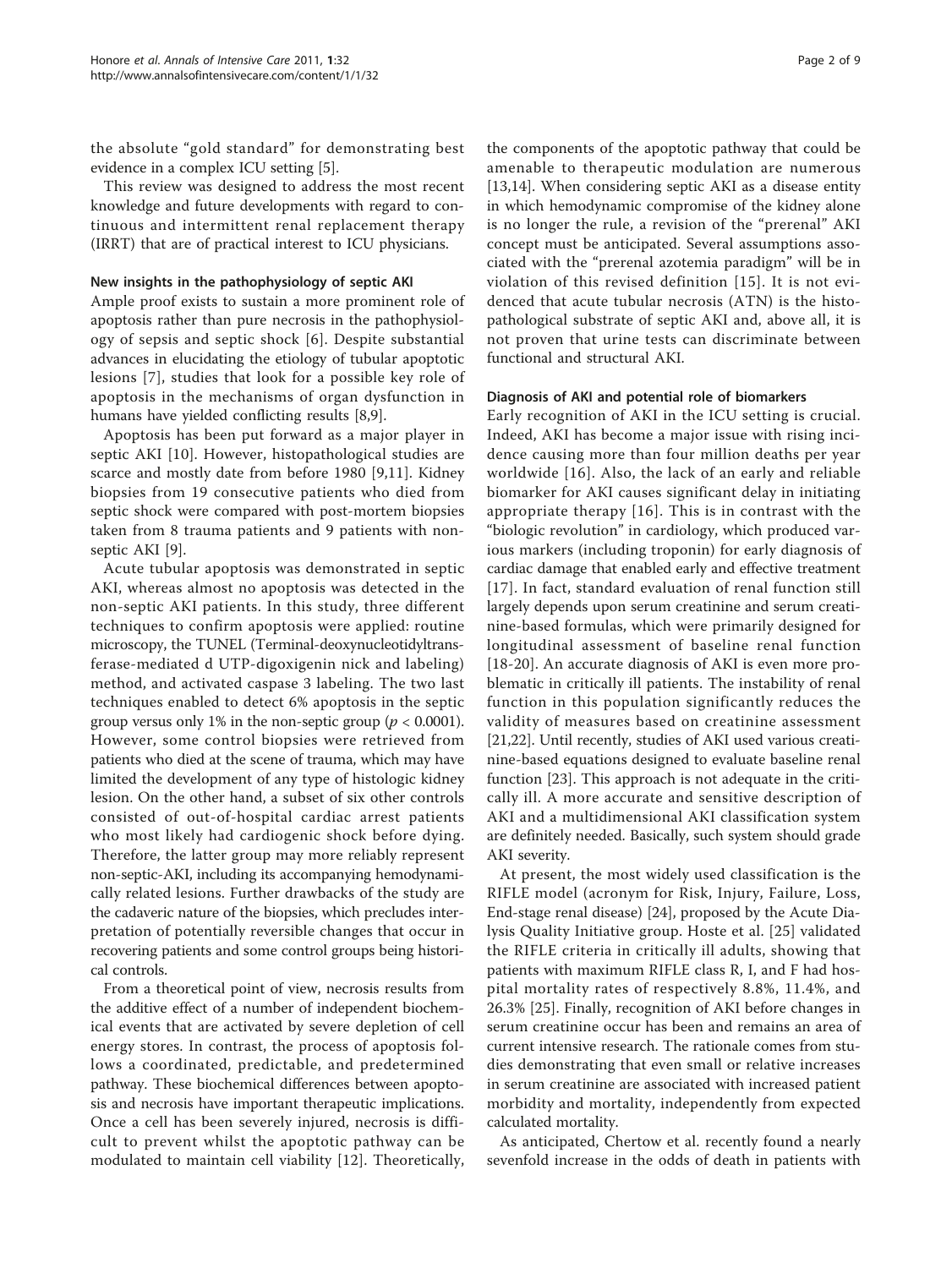a 0.5 mg/dL increase in serum creatinine, even when adjusted for numerous comorbidities [[26\]](#page-6-0). The search for valuable and early markers for AKI in critically ill patients must be prioritized because critically ill patients are dying from and not just "with" AKI, underscoring that AKI is an independent risk factor for mortality; indeed, acute kidney injury network (AKIN) was conceived to better tackle this important issue [[24](#page-6-0),[25\]](#page-6-0). To date, however, the development of an early marker for renal dysfunction in the ICU remains elusive [[17\]](#page-6-0). Serum creatinine concentrations and creatinine clearance are unreliable indicators for acute and abrupt changes in kidney function [[27](#page-6-0)]. Serum creatinine only comes into play as a marker for decreasing kidney function after more than 50% of kidney function has been lost. It is only useful after a steady state has been reached, which can take considerable time in ICU patients [\[28](#page-6-0)]. Creatinine clearance somewhat better reflects changes in kidney function. However, loss of kidney function occurs at a late phase in the process of cellular kidney damage, which explains why a decrease in creatinine clearance detects AKI with a delay of many hours [\[29\]](#page-6-0).

Human studies have shown that AKI can be prevented and treated if adequate measures are undertaken shortly after the initial kidney insult [\[30\]](#page-6-0). As such, they stress the need to obtain an early biomarker of kidney injury in the ICU for optimization of timely treatment [\[31](#page-6-0)].

Biomarkers also may become tools to better differentiate AKI etiology, thus directing more appropriate treatment [[32](#page-6-0)]. An early biomarker might have prognostic implications, given the immense impact of AKI-associated mortality on global disease-related mortality [[33](#page-6-0),[34\]](#page-6-0). Unfortunately, all actually studied biomarkers have insufficient sensitivity to detect AKI in the ICU, and diagnostic power may only increase when a combination of various biomarkers is used, including cystatin-C, Neutrophil gelatinase-associated lipocalin (NGAL) in the serum and urine, IL-18, and kidney injury molecule 1 (KIM -1) [\[34-36](#page-6-0)].

# Type of therapy in a general ICU setting

CRRT in ICU patients can be provided as continuous veno-venous hemodiafiltration (CVVHDF), CVVH, or in a hybrid form, such as high-volume CVVH. IRRT options include sustained low-efficiency dialysis (SLED), intermittent hemodialysis (IHD), or others. Much debate is ongoing about choice of epuration mode (continuous or intermittent), choice of technique (diffusion or convection), or eventual combination of techniques (diffusion on top of convection) [[37\]](#page-6-0). In fact, CVVH, CVVHDF, and related techniques are more suitable for indications, such as hemodynamic instability, hepatorenal syndrome, raised intracranial pressure, and (sub)acute or extreme

fluid overload. Likewise, intermittent therapies have proper advantages [\[38,39](#page-7-0)]. However, many intensivists are inclined to employ continuous methods, especially in hemodynamically unstable patients. This attitude gained more acceptance after publication of a meta-analysis, which showed less hemodynamic instability and better control of fluid balance with CRRT [\[40,41](#page-7-0)]. Furthermore, a recent study of the PICARD group showed that CRRT rather than any intermittent or semi-continuous method was able to remove extra fluid in severely fluid-overloaded AKI patients [[42](#page-7-0)]. Although some groups have reported no overt problems with IHD in unstable ICU patients [\[42](#page-7-0)-[44\]](#page-7-0), most opinion leaders consider CRRT as the most appropriate therapy in vasopressor-dependant patients with AKI. This recommendation is supported by aggregated data of the ATN and RENAL studies, indicating that vasopressor-dependant ICU patients on CRRT will less frequently evolve to chronic dialysis than patients who receive intermittent therapies [[45](#page-7-0)]. The same opinion leaders also recommend CRRT during the acute phase of AKI, particularly in patients with severe hemodynamic instability or when extensive fluid removal may allow more effective drug therapy [\[40,42,46\]](#page-7-0). Admittedly, two recent RCTs did not show superiority of CRRT to IHD [\[2,3](#page-6-0)]. Indeed, the Hemodiafe study [\[2](#page-6-0)], comparing IHD with CVVHDF in ICU patients, showed that both techniques were comparable in terms of patients' outcome. This was confirmed by a subsequent RCT [[3\]](#page-6-0). Only a few, small, randomized and observational studies did not find a difference between SLED and CRRT [[47,48](#page-7-0)]. A recent paper that reviewed the data discussed during the preparation of the most recent KDIGO guidelines gave CRRT and SLED the same level of evidence [[49\]](#page-7-0), although there are only very few randomized studies comparing SLED and CRRT, whereas there are large numbers of randomized studies that compare IHD and CRRT. In other words, the level of evidence is much weaker for SLED. As a consequence, many experts in the field still recommend CRRT and not SLED in hemodynamically unstable patients [[37\]](#page-6-0).

# Choosing between diffusion and convection–still an

ongoing dilemma but with light at the end of the tunnel Diffusion permits removal of small molecules and an excellent ionic equilibration, whereas convection more efficiently eliminates middle-large molecules. However, when a high cut-off membrane is employed, dialysis techniques also can remove larger molecules, which renders the difference between convection and diffusion very artificial [[50-52\]](#page-7-0). To date, no superiority of one method over the other has been demonstrated in terms of improved outcome, except for some small studies that have reported better performance of large pore membranes [\[53,54](#page-7-0)].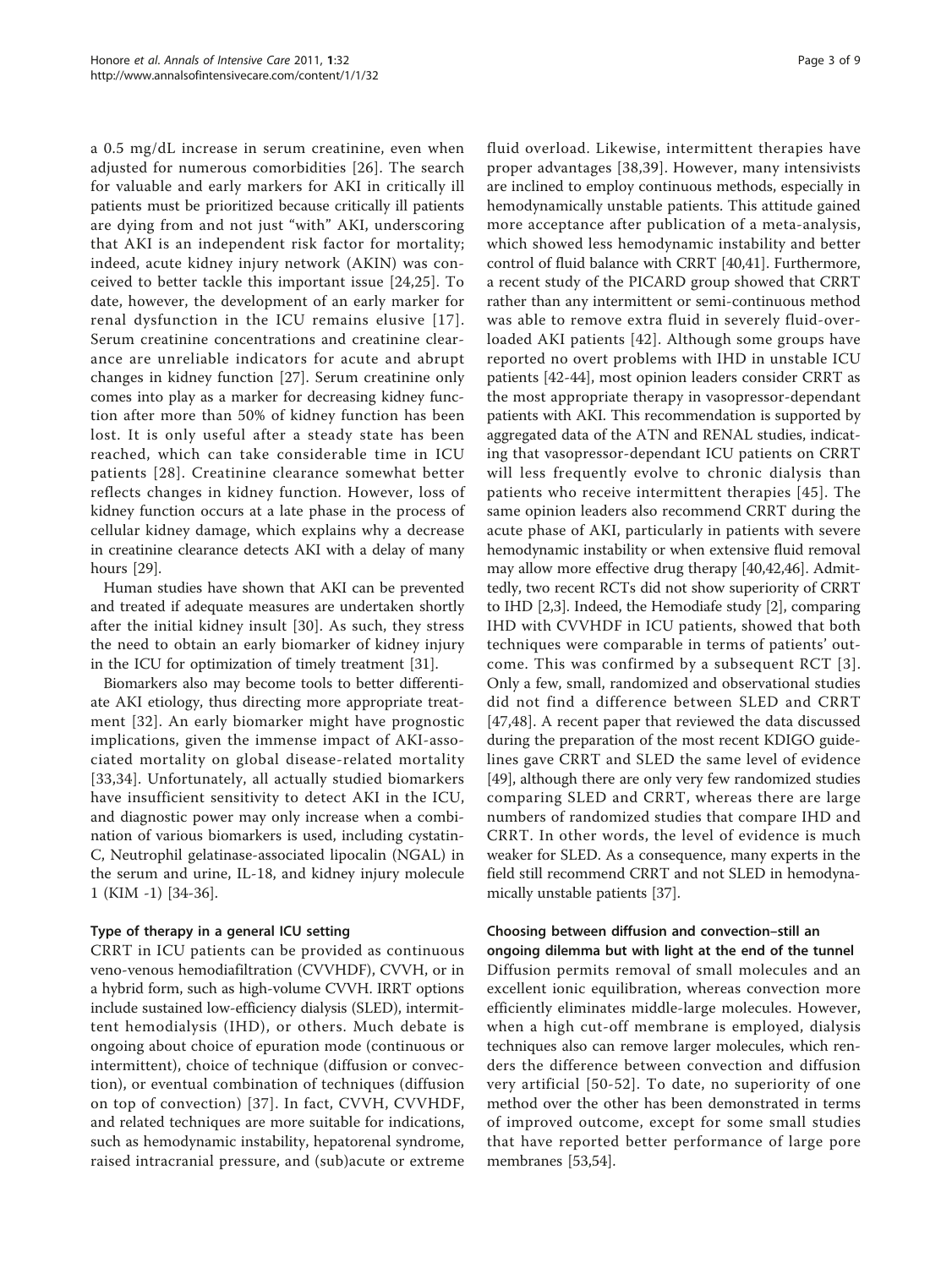Also, classic membranes have not been compared on a large scale with the newest large pore membranes (e.g., Septe $X^{\mathfrak{B}}$ ; Gambro<sup>TM</sup>) [\[55\]](#page-7-0). A new generation of membranes has emerged that specifically focuses on endotoxin adsorption (Toraymyxin<sup>®</sup>, Toray<sup>™</sup> and Oxiris<sup>®</sup>, Gambro™) or immunoadsorption (Prosorba®, Fresenius™). Recent studies using these membranes were promising [[56\]](#page-7-0), but larger RCTs are awaited. Additionally, the use of citrate [[57\]](#page-7-0) and a larger surface membrane [[58](#page-7-0)] have both been shown to narrow the gap between diffusion and convection principles for removing middle-large molecules.

#### Type of dose provision in septic and non-septic AKI

Two recent, large RCTs provided more insight in the dosing of fluid exchange. The pivotal study by Ronco et al. in ICU patients recommended a hemofiltration dose of 35 ml/kg/h [[59\]](#page-7-0).

This association between increasing renal replacement dose (RRT) and better outcome was further addressed by two, large, randomized, landmark studies. One study found better outcome in patients treated by hemodialysis on a daily base rather than three times per week [[60\]](#page-7-0). Essentially, this study underscored that an IHD session of 4-h duration repeated three times per week was not an adequate treatment for ICU-acquired AKI. Approximating the more efficient dosing regimen found by Ronco, the other study showed that increasing convection dose and adding dialysis to hemofiltration improved outcome [[61\]](#page-7-0). However, a recent RCT (acute renal failure trial network (ATN study)) conducted by Palevsky et al. showed that less intensive therapy (IHD three times per week, CVVHDF at 20 ml/kg/h, or SLED for unstable patients) was comparable to intensive therapy (daily hemodialysis or CVVHDF at 40 ml/kg/h for unstable patients) in terms of mortality at 90 days [[62](#page-7-0)]. Nonetheless, this study had several limitations. More than 65% of the patients already received intermittent therapy before being allocated to a specific treatment group [[63,64\]](#page-7-0). Intervention also was extremely delayed, which could have had a negative impact on outcome of the intensive therapy group [[63,64](#page-7-0)]. Finally, the relatively low rate of continuous therapy compared with other large, randomized studies may have influenced the renal recovery rate [[45](#page-7-0)]. A more convincing answer regarding the dose for non-septic AKI came from the so-called "randomized evaluation of normal versus augmented levels" (RENAL) study, which demonstrated no beneficial effect of CVVHDF at 40 ml/kg/h compared with 25 ml/kg/h [\[65](#page-7-0)]. Therefore, current consensus suggests a hemofiltration dose of 25 ml/kg/h in nonseptic AKI with no additional benefit from a dose increase. However, some important issues must be stressed. First, expert opinion imposes that patients should not be undertreated and should receive at least 25 ml/kg/h of fluid exchange. In practice, this implies prescribing 30-35 ml/kg/h to account for predictable (bags change, nursing...) or unpredictable (surgery, clotting...) breaks in treatment [[4,](#page-6-0)[66](#page-7-0)]. Second, the amount of dose to be used in septic AKI remains questionable; some small, prospective, randomized studies have shown a beneficial effect of high-dose hemofiltration. The multicenter "IVOIRE study" (hIgh Volume in Intensive care), which compared hemofiltration doses of 35 ml/kg/h versus 70 ml/kg/h in patients with sepsisinduced shock, AKI, and multiple organ failure, may settle this debate in the near future. Although patients included were more severely ill, overall mortality in the IVOIRE study remains very low (39% at 28 days and 52% at 90 days) compared with the RENAL study. This may be due to the earlier start of treatment at the renal injury level [[67](#page-7-0)]. Awaiting results from this important trial, 35 ml/kg/h should remain the standard dose in septic AKI, particularly in the presence of shock.

# The complex issue of "timing of CRRT" during AKI in ICU patients

The right time to start RRT is still a topic of debate. The main reasons are the absence of a clear and consensual definition of AKI to stratify patients according to the degree of renal impairment and the difficulty to obtain homogeneous patient groups for study purposes. The development of two new classifications, RIFLE and AKIN, represents a major step forward [\[68](#page-7-0)]. Both classifications alert clinicians of the presence of AKI and allow early intervention.

Several recent studies and meta-analyses fuelled interest for early start of RRT, but large RCTs about this topic are still awaited. One RCT regarding timing of hemofiltration (defined as the time between ICU admission and start of therapy) was negative [[69](#page-7-0)]. However, this trial was insufficiently powered and included a very selective post-cardiac surgery population. Experts recommend beginning RRT earlier, particularly in sepsis where AKI is known to be rapidly progressive. However, a French RCT [[70\]](#page-7-0) showed the opposite and a Belgian study raised concern about a potentially harmful effect of starting RRT too early [[71\]](#page-7-0). It seems acceptable to start RRT at the RIFLE injury stage (or AKIN stage 2) in septic AKI, especially when shock is present, but consensus on this topic awaits results from large-scale RCTs. Early use of RRT also may be relevant in patients, mainly pediatric, treated by extracorporeal membrane oxygenation for severe acute respiratory distress syndrome (ARDS) [[72,73\]](#page-7-0). Fluid overload definitely plays a role in timing, because CRRT proved successful in patients without AKI but refractory to diuretics [[72\]](#page-7-0). On top of this, new composite indices of timing have been proposed (e.g., severity of organ dysfunction (SOFA score), severity of AKI (RIFLE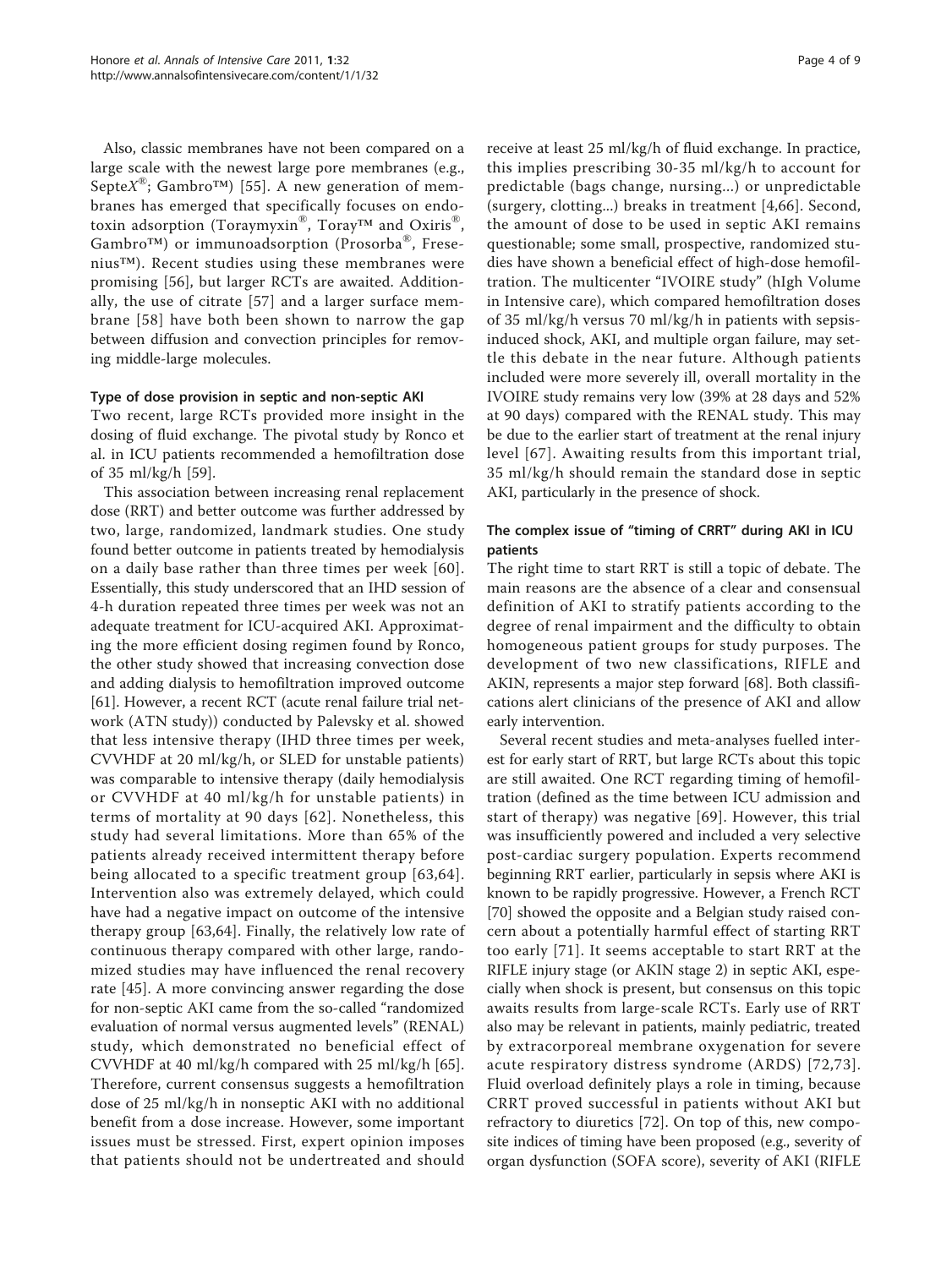or AKIN stage), fluid overload status, time from admission, biomarker use, etc.), but their use in daily practice remains to be evaluated [[74\]](#page-7-0). In that context, a recent, prospective study [[75\]](#page-7-0) and meta-analysis clearly favored early timing [\[76\]](#page-7-0).

# Anticoagulation during CRRT: is citrate no longer the Achilles' heel?

Anticoagulation remains the topic of continuous development and research, in particular since the introduction of citrate and upcoming dedicated machines. Unfractionated heparin (UFH) remains the most commonly used anticoagulant for RRT worldwide, but citrate and other alternatives become increasingly important. Oudemans van Straaten et al. compared citrate to low molecular weight heparin (LMWH) anticoagulation in a predominantly surgical population [\[77](#page-7-0)]. Although no difference was found in terms of efficacy, an unexplained improved outcome was observed in the citrate-treated patients. In fact, 3-month mortality (63%) was unexpectedly high in the LMWH group, whereas outcome in the citrate group (48%) approached "usual" mortality. Antithrombin must be taken into consideration when using UFH during RRT, because it is a mandatory yet often neglected cofactor for coagulation. Antithrombin activity often is reduced necessitating supplementation in critically ill, particularly septic, patients [\[78\]](#page-7-0). A final issue concerns the replacement fluid. The composition of new products on the shelf more closely resembles that of plasma (e.g., by having phosphorus directly added to the fluid bag) [[79\]](#page-7-0), thereby avoiding the previously observed severe ionic disturbances [[80](#page-7-0)].

# New perspectives for medical treatment of septic AKI

With septic AKI seen as an apoptotic-inflammatory AKI, the administration of caspase inhibitors (CI) gains increasing interest. Indeed, CI ameliorate ischemia-reperfusion injury in different organs, including the kidneys. However, it remains uncertain to what extent this protective effect of caspase inhibition is caused by reduced (intra-renal) inflammation or by less renal tubular cell loss due to apoptosis [[7\]](#page-6-0). In addition to caspase inhibition, the apoptotic pathway offers many opportunities for therapeutic interventions that may prevent or reduce renal tubular cell apoptosis and, as such, renal function impairment. In a rat model of glycerol induced AKI (Gly-AKI) [[81](#page-8-0)], caspases were found to participate in inflammation, apoptosis, vasoconstriction, and finally tubular necrosis. Early caspase inhibition attenuated these processes and significantly improved renal function [[82](#page-8-0)]. Apoptosis also occurs in the kidney during LPS-induced AKI (LPS-I-AKI) [[83](#page-8-0)], but its relative importance in this condition remains unproven. Guo and coworkers [[83](#page-8-0)] hypothesized that treatment with a caspase inhibitor would protect mice from LPS-I-AKI. Mice, injected with LPS, were either treated with a broadspectrum caspase inhibitor or placebo. Caspase inhibition was found to protect against LPS-I-AKI, not only by preventing apoptotic cell death but also by inhibiting inflammation [\[83\]](#page-8-0). The authors concluded that apoptotic kidney cells may act as a source of local inflammation producing subsequent non-apoptotic renal injury [[83\]](#page-8-0). Another recent study [[84\]](#page-8-0) showed that plasma from septic burn patients with AKI could initiate pro-apoptotic effects and in vitro functional alterations of renal tubular cells and podocytes that correlated with the degree of proteinuria and renal dysfunction. In this model, additive and even synergistic effects of sepsis and burn injury were noticed. Further research for therapeutic interventions is warranted in several areas such as binding and elimination of endotoxin by extracting the source of sepsis, blocking of various apoptotic pathways, or even extracorporeal removal of circulating toxic mediators using high volume hemofiltration, high permeability hemofiltration and plasma filtration coupled with adsorption [\[85\]](#page-8-0). A recent study showed that extracorporeal therapy with polymyxin B therapy reduced the pro-apoptotic activity of plasma of septic patients on cultured renal cells, providing further evidence for a preponderant role of apoptosis in the development of sepsis-related AKI [\[86](#page-8-0)]. It seems likely that plasma separation techniques can prove beneficial in renal injury through the removal of pro-apoptotic factors and cytokines. In fact, the higher mortality of sepsis-associated AKI is not linked to intrinsic renal lesions alone but correlates well with remote sepsis-induced inflammatory tissue damage [[87\]](#page-8-0). It is known that AKI, and sepsis-induced AKI in particular, may induce a state of immunoparalysis, thereby increasing the risk of subsequent infection [[88](#page-8-0)]. Therefore, the inflammatory process accompanying septic AKI may substantially influence the dose of therapy [\[89](#page-8-0)] and, by removing pro-apoptotic factors, plasma separation could be positioned more as a preventive than as a treatment measure for AKI [\[88\]](#page-8-0).

# New avenues in the "CRRT armamentarium" for septic AKI

At first glance, high permeability hemofiltration (HPHF) or even high-volume hemofiltration (HVHF) seem to be attractive alternatives to classical CRRT. Removal of higher molecular weight mediators is greatly enhanced by HPHF [[90\]](#page-8-0). Since the early 1990s, it has been advocated that reducing cytokine levels in the blood compartment could theoretically lower mortality. Reducing the unbound cytokine load was logically assumed to limit remote organ damage, hence reducing overall mortality. However, recent insight in cytokine pharmacokinetics shows that this is an oversimplified generalization of a far more complex process, because it neglects the possible effects that changes in blood cytokines might have at the interstitial and tissue level [\[91](#page-8-0)]. In this setting, techniques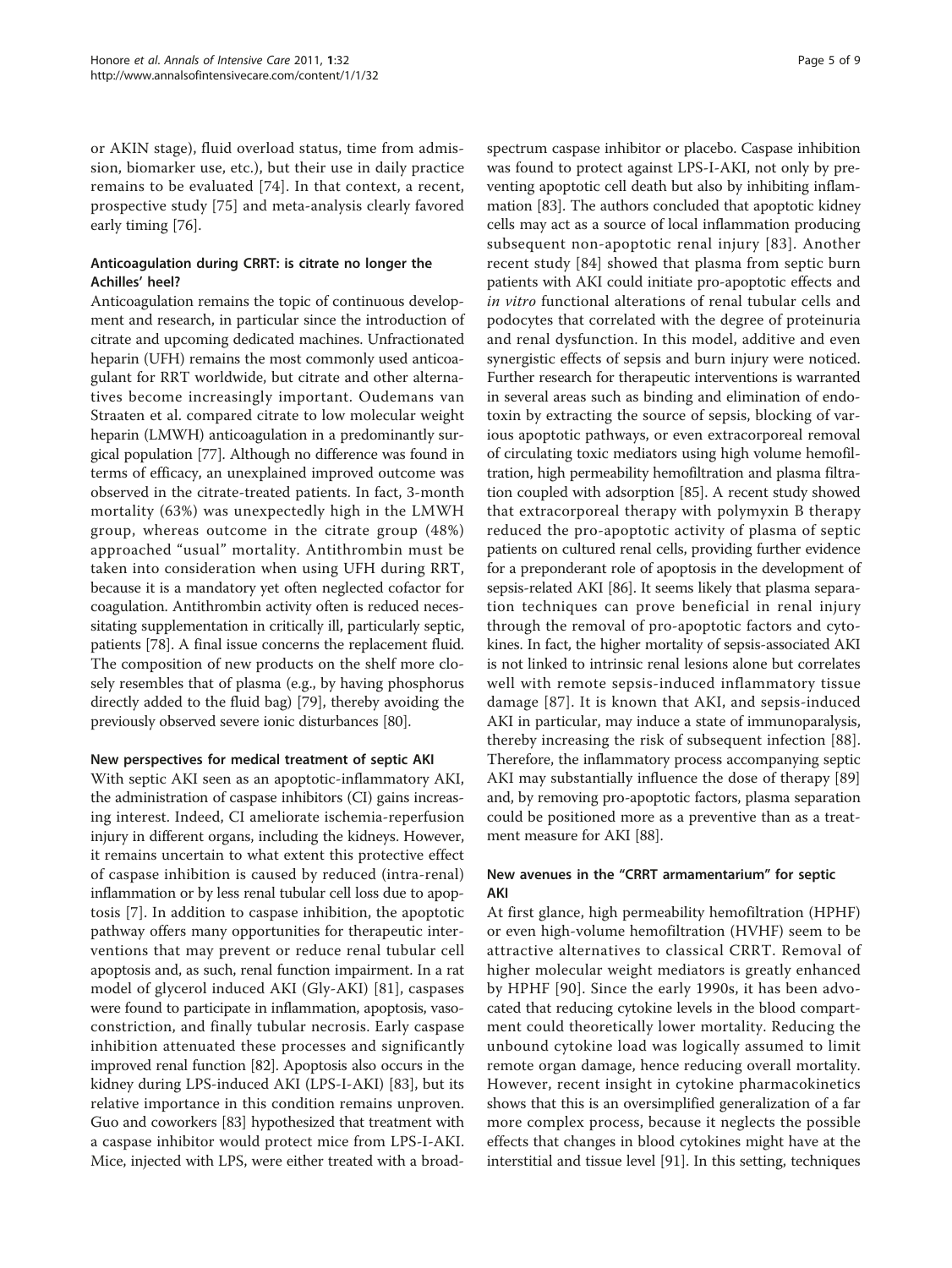promoting rapid and substantial removal of mediators are privileged. Such techniques include (very) HVHF as well as HPHF [[92](#page-8-0),[93\]](#page-8-0), super high flux hemofiltration (SHFHF), hemadsorption, and coupled plasma filtration and adsorption (CPFA) [[94\]](#page-8-0). Because the clinical effectiveness of blood purification techniques could not be explained by a concomitant decline in blood mediator levels [[95\]](#page-8-0), interest shifted to the effects of HVHF at the interstitial and tissue level. Unfortunately, it is almost impossible to measure interstitial mediator levels and, as such, to quantify how HVHF interacts with the immuneinflammatory pathways to produce the observed significant dynamic changes in tissues and interstitium. Indirect evidence of a link between mediator level and subsequent tissue damage should consist of their therapeutic removal to a threshold value at which destructive inflammation is abated. Furthermore, the mechanism facilitating mediator and cytokine flow from the interstitial to the blood compartment during HVHF is unclear. The use of large replacement volumes for HVHF could promote and enhance lymphatic flow from the interstitium to the blood. Lymphatic flow can increase 20- to 40-fold when large fluid volumes (3 to 5 l/h) are infused [\[96\]](#page-8-0). Thus, the high fluid volume exchange in HVHF increases lymphatic flow, which directs mediators and cytokines to the blood compartment where they are subsequently removed, whereas HPHF, although able to remove larger amounts of mediators and cytokines from the blood, lacks the ability to influence processes outside the blood compartment. Of note is that increasing filter porosity might be a potentially effective method, because mediators have higher molecular weights than the cut-off points of conventional hemofilters [\[97](#page-8-0)]. In this respect, a recent study using a high cut-off (60 kilodaltons (kDa)) filter showed promising results [[53](#page-7-0)]. Apparently, this is in contrast with HVHF and derived techniques, which address clearance of molecules below 45 kDa and with plasma filtration that targets molecules around 900 kDa. It is imperative to further develop methods that modulate the mediator spectrum between these two extremes [[54\]](#page-7-0). Whether this technique may cause unwarranted loss of beneficial nutrients, hormones and drugs (e.g., antibiotics) is unclear. Large RCTs applying specifically designed high cut-off hemofilters are expected to explore this aspect of HPHF. Potential side-effects due to the undesired loss of vital substances could eventually be circumvented by the recently described hybrid techniques, such as CPFA and cascade hemofiltration (CCHF) [[98\]](#page-8-0). Only target molecules within a relatively strict range of molecular weight are adsorbed and treated blood is returned to the patient. Except for one small study regarding safety [[55\]](#page-7-0), no large RCT has compared classic membranes with membranes exhibiting large pores, such as Septe $X^{\text{m}}$ (Gambro™). A new generation of membranes has

emerged that focuses on endotoxin adsorption (Toraymyxin®; Toray™ or Oxiris®; Gambro™) or specific immuno-adsorption (Prosorba®; Fresenius™). Preliminary results are promising [\[56](#page-7-0)], and future large RCTs are being prepared. As alluded in recent reviews, a more indepth understanding of the mechanisms of blood purification removal is needed [\[99-101](#page-8-0)]. Finally, the type of vasopressor used for resuscitation may have an impact on apoptosis. During well-resuscitated septic shock after porcine peritonitis, low-dose arginine vasopressin is associated with less kidney damage by reducing both tubular apoptosis and systemic inflammation compared with noradrenaline [[102](#page-8-0)].

#### Conclusions and perspectives

New insights into the pathophysiology of septic AKI provide justification for future treatment studies. Exciting targets of intervention are the caspase cascade and intrarenal inflammatory pathways. During the past decade, hemofiltration has evolved steadily from a pure treatment for AKI to an important adjunctive therapy for sepsis and other inflammatory diseases (e.g., acute pancreatitis). More sophisticated technology along with a better understanding of immune-inflammatory pathways will more appropriately define hemofiltration doses and enhance efficacy of the devices. Actually, 35 ml/kg/h is considered to be the standard hemofiltration dose for treatment of septic AKI. However, in view of the high mortality rate in septic shock, a higher dose is required as salvage therapy in this condition. For non-septic-AKI, 25 ml/kg/h is the rule, but to achieve this goal 30 to 35 ml/kg/h must be prescribed. More data are eagerly awaited (especially the complete IVOIRE results) before a definite dose regimen can be recommended as routine ICU treatment of septic AKI. In recent years, many RRT modalities have been studied and developed for use in clinical sepsis. Manipulation of ultrafiltration dose, membrane porosity, mode of clearance, and combinations of techniques have all yielded promising findings. At present, conclusive evidence based on well designed, randomized, and controlled trials remains scarce, limiting implementation of these techniques in daily practice outside a study context. From the few studies so far, it can be concluded that optimalization of delivered dose in RRT has a proven positive effect. An ultrafiltration rate between 35 and 45 ml/kg/h, adjusted for predilution and down time, is recommended in sepsis. The results of further dose outcome studies using higher ultrafiltration rates will likely be the stepping stone to further improvements in daily clinical practice. In the near future, hybrid techniques most likely will expand the spectrum of RRT in sepsis. Recent information from substudies of the IVOIRE project suggests that starting treatment for septic AKI should be closer to rifle grade injury than failure. Large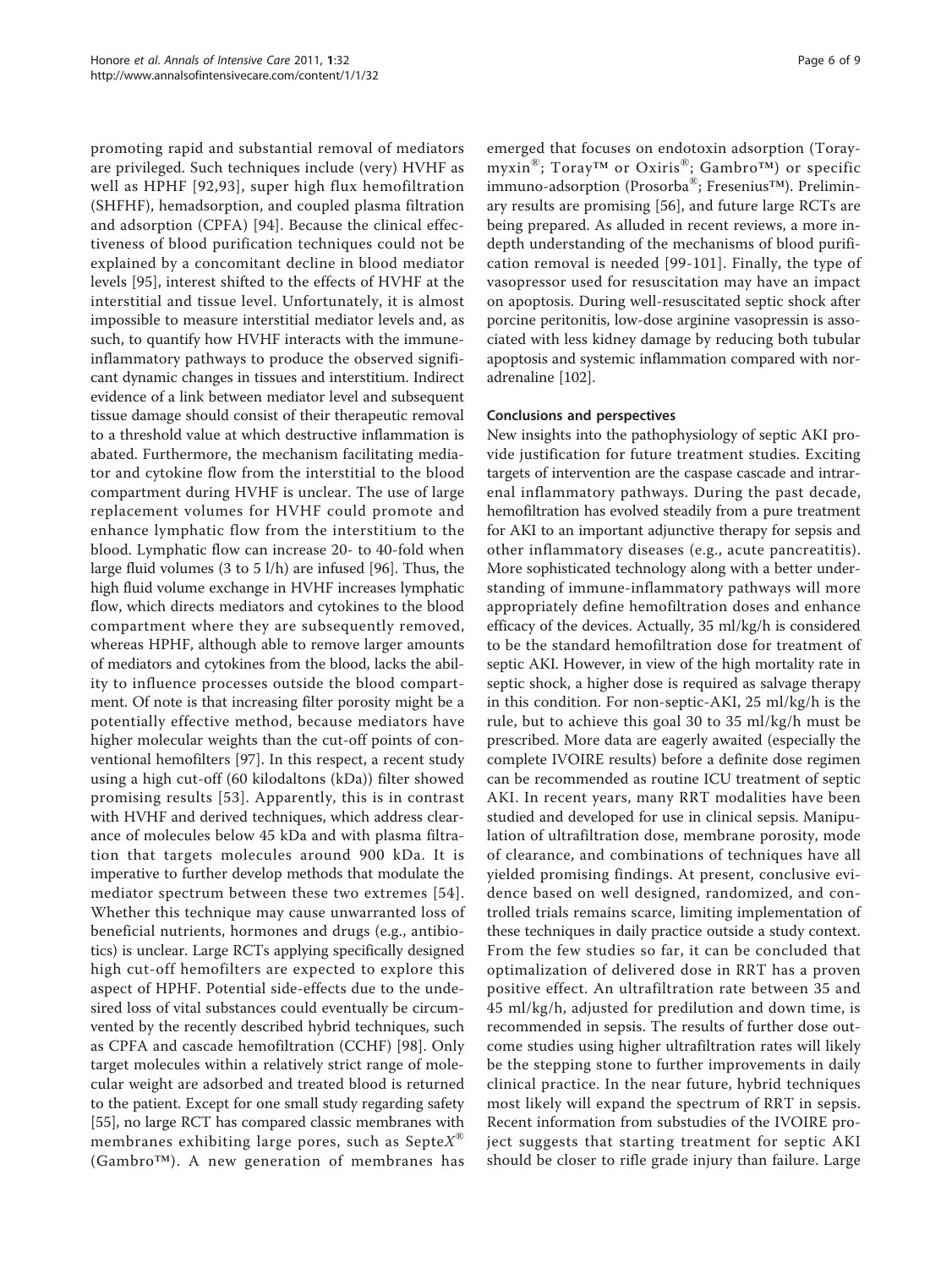<span id="page-6-0"></span>RCTs on various key topics are warranted to expand our knowledge and to decrease ultimately the unacceptably high mortality rate of ICU patients suffering from AKI.

#### Author details

<sup>1</sup>Intensive Care Department, Universitair Ziekenhuis Brussel, Vrije Universitieit Brussel (VUB), 101, Laarbeeklaan, 1090 Jette, Brussels, Belgium <sup>2</sup>Departement d'Anesthesie-Reanimation II (DAR II), Haut Leveque University Hospital of Bordeaux, University of Bordeaux 2, Pessac, France <sup>3</sup>Department of Anaesthesiology and Critical Care Medicine, Ziekenhuis Oost-Limburg, Genk, Belgium <sup>4</sup>Intensive Care Unit, Cliniques de l'Europe-Site St Michel, Brussels, Belgium

#### Authors' contributions

PMH, RJ, OJB, and HDS conceived and wrote the review. WB, JDR, EDW, and VC participated in literature search and selected appropriate articles. PMH and HDS participated in design, coordination, and writing. All authors read and approved the final manuscript.

#### Competing interests

The authors declare that they have no competing interests.

Received: 3 July 2011 Accepted: 9 August 2011 Published: 9 August 2011

#### References

- Bagshaw SM, Bellomo R, Devarajan P, Johnson C, Karvellas CJ, Kutsiogiannis DJ, Mehta R, Pannu N, Romanovsky A, Sheinfeld G, Taylor S, Zappitelli M, Gibney RT: [Renal support in critical illness \[review\].](http://www.ncbi.nlm.nih.gov/pubmed/20931311?dopt=Abstract) Can J Anaesth 2010, 57:999-1013, Epub 2010 Oct 8.
- 2. Vinsonneau C, Camus C, Combes A, Costa de Beauregard MA, Klouche K, Boulain T, Pallot JL, Chiche JD, Taupin P, Landais P, Dhainaut JF: [Continuous venovenous haemodiafiltration versus intermittent](http://www.ncbi.nlm.nih.gov/pubmed/16876666?dopt=Abstract) [haemodialysis for acute renal failure in patients with multiple-organ](http://www.ncbi.nlm.nih.gov/pubmed/16876666?dopt=Abstract) [dysfunction syndrome: a multicentre randomised trial.](http://www.ncbi.nlm.nih.gov/pubmed/16876666?dopt=Abstract) Lancet 2006, 368:379-385.
- Lins RL, Elseviers MM, Van der Niepen P, Hoste E, Malbrain ML, Damas P, Devriendt J: [Intermittent versus continuous renal replacement therapy for](http://www.ncbi.nlm.nih.gov/pubmed/18854418?dopt=Abstract) [acute kidney injury patients admitted to the intensive care unit: results of](http://www.ncbi.nlm.nih.gov/pubmed/18854418?dopt=Abstract) [a randomized clinical trial.](http://www.ncbi.nlm.nih.gov/pubmed/18854418?dopt=Abstract) Nephrol Dial Transplant 2009, 24:512-518.
- Vesconi S, Cruz DN, Fumagalli R, Kindgen-Milles D, Monti G, Marinho A, Mariano F, Formica M, Marchesi M, René R, Livigni S, Ronco C: [Delivered](http://www.ncbi.nlm.nih.gov/pubmed/19368724?dopt=Abstract) [dose of renal replacement therapy and mortality in critically ill patients](http://www.ncbi.nlm.nih.gov/pubmed/19368724?dopt=Abstract) [with acute kidney injury.](http://www.ncbi.nlm.nih.gov/pubmed/19368724?dopt=Abstract) Crit Care 2009, 13:R57.
- 5. Vincent J-L: We should abandon randomized controlled trials in the intensive care unit. Crit Care Med 2010, 38:534-538.
- 6. Hotchkiss RS, Swanson PE, Freeman BD, Tinsley KW, Cobb JP, Matuschak GM, Buchman TG, Karl IE: [Apoptotic cell death in patients with](http://www.ncbi.nlm.nih.gov/pubmed/10446814?dopt=Abstract) [sepsis, shock, and multiple organ dysfunction.](http://www.ncbi.nlm.nih.gov/pubmed/10446814?dopt=Abstract) Crit Care Med 1999, 27:1230-1251.
- 7. Boneggio R, Lieberthal W: [Role of apoptosis in the pathogenesis of acute](http://www.ncbi.nlm.nih.gov/pubmed/11981260?dopt=Abstract) [renal failure.](http://www.ncbi.nlm.nih.gov/pubmed/11981260?dopt=Abstract) Curr Opin Nephrol Hypertens 2002, 11:301-308.
- 8. Bellomo R, Wan L, Langenberg C, May C: Septic acute kidney injury: new concepts. Nephron Exp Nephrol 2008, 4:95-100.
- 9. Lerolle N, Nochy D, Guérot E, Bruneval P, Fagon JY, Diehl JL, Hill G: [Histopathology of septic shock induced renal injury:Apotosis and](http://www.ncbi.nlm.nih.gov/pubmed/19924395?dopt=Abstract) [leukocytic infiltration.](http://www.ncbi.nlm.nih.gov/pubmed/19924395?dopt=Abstract) Intensive Care Med 2010, 36:471-478.
- 10. Abraham E, Singer M: [Mechanisms of sepsis-induced organ dysfunction.](http://www.ncbi.nlm.nih.gov/pubmed/17948334?dopt=Abstract) Crit Care Med 2007, 35:2408-2416.
- 11. Devarajan P: [Cellular and molecular derangements in acute tubular](http://www.ncbi.nlm.nih.gov/pubmed/15800411?dopt=Abstract) [necrosis.](http://www.ncbi.nlm.nih.gov/pubmed/15800411?dopt=Abstract) Curr Opin Pediatr 2005, 17:193-199.
- 12. Rana A, Sathyanarayana P, Lieberthal W: [Role of apoptosis of renal tubular](http://www.ncbi.nlm.nih.gov/pubmed/11321045?dopt=Abstract) [cells in acute renal failure:therapeutic implications.](http://www.ncbi.nlm.nih.gov/pubmed/11321045?dopt=Abstract) Apoptosis 2001, 6:83-102.
- 13. Chvojka J, Sykora R, Krouzecky A, Radej J, Varnerova V, Karvunidis T, Hes O, Novak I, Radermacher P, Matejovic M: [Renal haemodynamic,](http://www.ncbi.nlm.nih.gov/pubmed/19108740?dopt=Abstract) [microcirculatory, metabolic and histopathological responses to](http://www.ncbi.nlm.nih.gov/pubmed/19108740?dopt=Abstract) [peritonitis-induced septic shock in pigs.](http://www.ncbi.nlm.nih.gov/pubmed/19108740?dopt=Abstract) Crit Care 2008, 12:R164, Epub 2008 Dec 24.
- 14. Joannes-Boyau O, Honoré PM, Boer W, Rose T: [Septic acute kidney injury](http://www.ncbi.nlm.nih.gov/pubmed/19924394?dopt=Abstract) [and tubular apoptosis: never a Lone Ranger.](http://www.ncbi.nlm.nih.gov/pubmed/19924394?dopt=Abstract) Intensive Care Med 2010, 36:385-388.
- 15. Bellomo R, Bagshaw S, Langenberg C, Ronco C: [Pre-renal azotemia: a](http://www.ncbi.nlm.nih.gov/pubmed/17464109?dopt=Abstract) [flawed paradigm in critically ill septic patients?](http://www.ncbi.nlm.nih.gov/pubmed/17464109?dopt=Abstract) Contrib Nephrol 2007, 156:1-9.
- 16. Uchino S, Kellum JA, Bellomo R, Doig GS, Morimatsu H, Morgera S, Schetz M, Tan I, Bouman C, Macedo E, Gibney N, Tolwani A, Ronco C: [Beginning and Ending Supportive Therapy for the kidney \(BEST Kidney\)](http://www.ncbi.nlm.nih.gov/pubmed/16106006?dopt=Abstract) [Investigators: acute renal failure in critically ill patients: a multinational](http://www.ncbi.nlm.nih.gov/pubmed/16106006?dopt=Abstract) [multicenter study.](http://www.ncbi.nlm.nih.gov/pubmed/16106006?dopt=Abstract) JAMA 2005, 294:813-818.
- 17. Khan IA, Wattanasuwan N: [Role of biochemical markers in diagnosis of](http://www.ncbi.nlm.nih.gov/pubmed/16168823?dopt=Abstract) [myocardial infarction.](http://www.ncbi.nlm.nih.gov/pubmed/16168823?dopt=Abstract) Int J Cardiol 2005, 104:238-240.
- 18. Herget-Rosenthal S, Marggraf G, Hüsing J, Göring F, Pietruck F, Janssen O, Philipp T, Kribben A: [Early detection of acute renal failure by serum](http://www.ncbi.nlm.nih.gov/pubmed/15327406?dopt=Abstract) [cystatin C.](http://www.ncbi.nlm.nih.gov/pubmed/15327406?dopt=Abstract) Kidney Int 2004, 66:1115-1112.
- 19. Golstein SL: Kidney function assessment in the critically ill child: is it time to leave creatinine behind? Crit Care 2007, 11:R141.
- 20. Honore PM, Joannes-Boyau O, Boer W: [The early biomarker of acute](http://www.ncbi.nlm.nih.gov/pubmed/17609928?dopt=Abstract) [kidney injury: in search of the Holy Grail.](http://www.ncbi.nlm.nih.gov/pubmed/17609928?dopt=Abstract) Intensive Care Med 2007, 33:1866-1868.
- 21. Herrero-Morin JD, Malaga S, Fernandez N, Rey C, Diéguez MA, Solís G, Concha A, Medina A: [Cystatin C and beta2-microglobulin: markers of](http://www.ncbi.nlm.nih.gov/pubmed/17519026?dopt=Abstract) [glomerular filtration in critically ill children.](http://www.ncbi.nlm.nih.gov/pubmed/17519026?dopt=Abstract) Crit Care 2007, 11:R59.
- 22. Herrera-Gutierrez ME, Seller-Perez G, Banderas-Bravo E, Muñoz-Bono J, Lebrón-Gallardo M, Fernandez-Ortega JF: [Replacement of 24-hour](http://www.ncbi.nlm.nih.gov/pubmed/17609929?dopt=Abstract) [creatinine clearance by 2-hour creatinine clearance in intensive care](http://www.ncbi.nlm.nih.gov/pubmed/17609929?dopt=Abstract) [units. A single-center study.](http://www.ncbi.nlm.nih.gov/pubmed/17609929?dopt=Abstract) Intensive Care Med 2007, 33:1900-1906.
- 23. Hui-Stickle S, Brewer ED, Goldstein SL: [Pediatric ARF epidemiology at a](http://www.ncbi.nlm.nih.gov/pubmed/15696448?dopt=Abstract) [tertiary care center from 1999 to 2001.](http://www.ncbi.nlm.nih.gov/pubmed/15696448?dopt=Abstract) Am J Kidney Dis 2005, 45:96-101.
- 24. Bellomo R, Ronco C, Kellum JA, Mehta RL, Palevsky P: Acute renal failure definition, outcome measures, animal models, fluid therapy and information technology needs: the Second International Consensus Conference of the Acute Dialysis Quality Initiative (ADQI) Group. Crit Care 2004, 8:204-212.
- 25. Hoste EA, Clermont G, Kersten A, Venkataraman R, Angus DC, De Bacquer D, Kellum JA: RIFLE criteria for acute kidney injury are associated with hospital mortality in critically ill patients: a cohort analysis. Crit Care 2006, 10:73.
- 26. Chertow GM, Burdick E, Honour M, Bonventre JV, Bates DW: [Acute kidney](http://www.ncbi.nlm.nih.gov/pubmed/16177006?dopt=Abstract) [injury, mortality, length of stay, and costs in hospitalized patients.](http://www.ncbi.nlm.nih.gov/pubmed/16177006?dopt=Abstract)  $JAm$ Soc Nephrol 2005, 16:3365-3370.
- 27. Devarajan P: Update on mechanisms of ischemic acute kidney injury. J Am Soc Nephrol 2006, 15:2756-2758.
- 28. Bellomo R, Kellum JA, Ronco C: [Defining acute renal failure: physiological](http://www.ncbi.nlm.nih.gov/pubmed/14618231?dopt=Abstract) [principles.](http://www.ncbi.nlm.nih.gov/pubmed/14618231?dopt=Abstract) Intensive Care Med 2004, 30:33-37.
- 29. Devarajan P: [Emerging biomarkers of acute kidney injury.](http://www.ncbi.nlm.nih.gov/pubmed/17464129?dopt=Abstract) Contrib Nephrol 2007, 156:203-212.
- 30. Han WK, Bonventre JV: [Biologic markers for the early detection of acute](http://www.ncbi.nlm.nih.gov/pubmed/15616389?dopt=Abstract) [kidney injury.](http://www.ncbi.nlm.nih.gov/pubmed/15616389?dopt=Abstract) Curr Opin Crit Care 2004, 10:476-482.
- 31. Schrier RW: [Need to intervene in established acute renal failure.](http://www.ncbi.nlm.nih.gov/pubmed/15466282?dopt=Abstract) J Am Soc Nephrol 2004, 15:2756-2758.
- 32. Filler G, Bokenkamp A, Hofmann W, Le Bricon T, Martinez-Bru C, Grubb A: [Cystatin C as a marker of GFR-history, indications, and future research.](http://www.ncbi.nlm.nih.gov/pubmed/15607309?dopt=Abstract) Clin Biochem 2005, 38:1-8.
- 33. Devarajan P, Mishra J, Supavekin S, Patterson LT, Potter SS: [Gene](http://www.ncbi.nlm.nih.gov/pubmed/14654349?dopt=Abstract) [expression in early ischemic renal injury: clues towards pathogenesis,](http://www.ncbi.nlm.nih.gov/pubmed/14654349?dopt=Abstract) [biomarker discovery, and novel therapeutics.](http://www.ncbi.nlm.nih.gov/pubmed/14654349?dopt=Abstract) Mol Genet Metab 2003, 80:365-376.
- 34. Honore PM, Joannes-Boyau O, Boer W, Janvier G, Gressens B: [Acute kidney](http://www.ncbi.nlm.nih.gov/pubmed/18283991?dopt=Abstract) [injury in the ICU: time has come for an early biomarker kit!](http://www.ncbi.nlm.nih.gov/pubmed/18283991?dopt=Abstract) Acta Clin Belg Suppl 2007, 2:318-321, Review.
- 35. Bagshaw S, Mortis G, Doig CJ, Godinez-Luna T, Fick GH, Laupland KB: [One](http://www.ncbi.nlm.nih.gov/pubmed/16931213?dopt=Abstract)[year mortality in critically ill patients by severity of kidney dysfunction: a](http://www.ncbi.nlm.nih.gov/pubmed/16931213?dopt=Abstract) [population-based assessment.](http://www.ncbi.nlm.nih.gov/pubmed/16931213?dopt=Abstract) Am J Kidney Dis 2006, 48:402-409.
- 36. Endre ZH, Pickering JW: [New markers of acute kidney injury: giant leaps](http://www.ncbi.nlm.nih.gov/pubmed/21611087?dopt=Abstract) [and baby steps.](http://www.ncbi.nlm.nih.gov/pubmed/21611087?dopt=Abstract) Clin Biochem Rev 2011, 32:121-124.
- Honore PM, Joannes-Boyau O, Boer W, Collin V, Jennes S: [Continuous](http://www.ncbi.nlm.nih.gov/pubmed/19590180?dopt=Abstract) [Haemofiltration in 2009: what](http://www.ncbi.nlm.nih.gov/pubmed/19590180?dopt=Abstract)'s new for clinicians regarding [pathophysiology, technique to be privileged and dose to be](http://www.ncbi.nlm.nih.gov/pubmed/19590180?dopt=Abstract) [recommended. In-depth review.](http://www.ncbi.nlm.nih.gov/pubmed/19590180?dopt=Abstract) Blood Purif 2009, 28:135-143.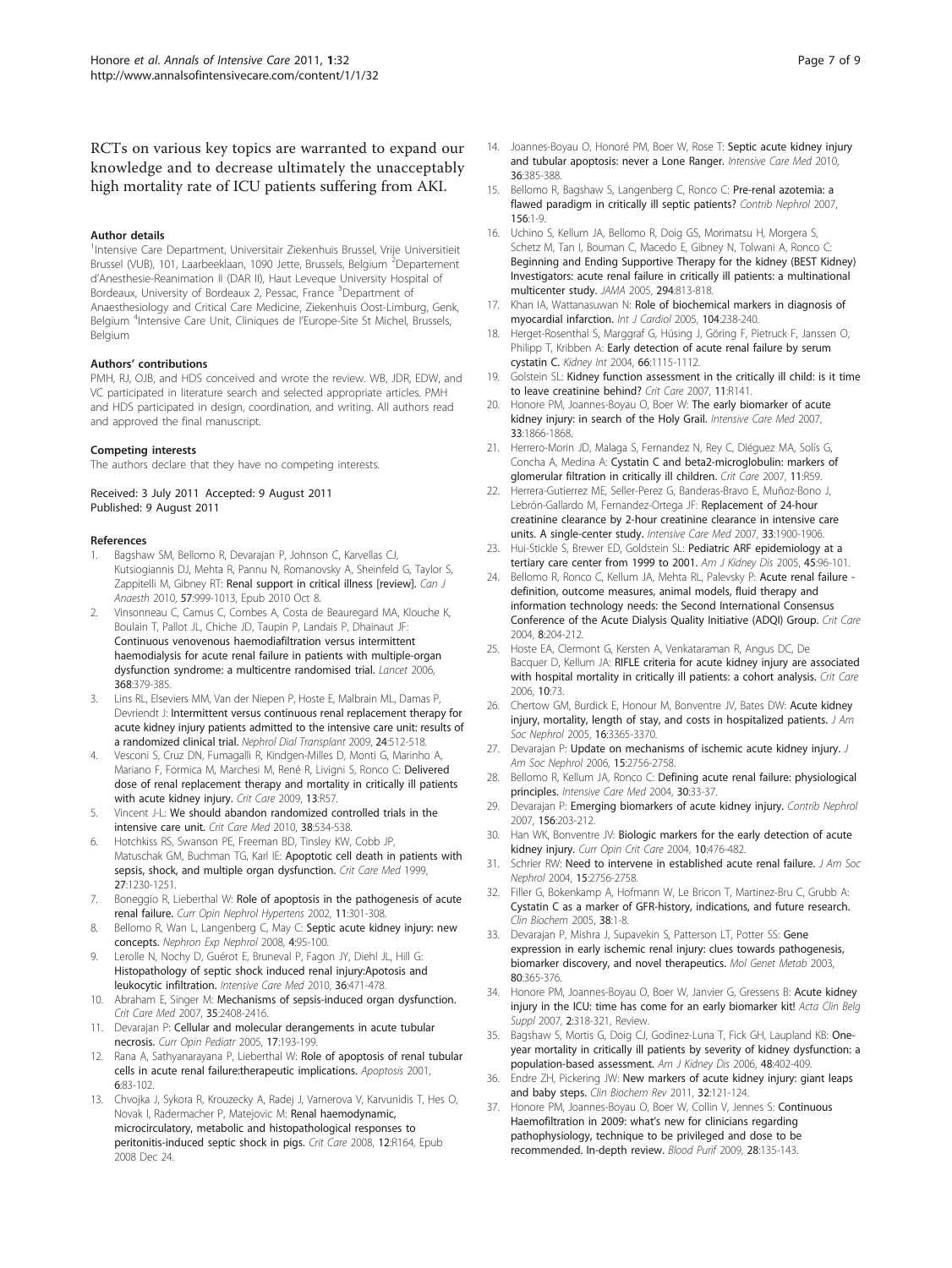- <span id="page-7-0"></span>38. Vanholder R, Van Biesen W, Hoste E, Lameire N: [Pro/con debate.](http://www.ncbi.nlm.nih.gov/pubmed/21345275?dopt=Abstract) [Continuous versus intermittent dialysis for acute kidney injury: a never](http://www.ncbi.nlm.nih.gov/pubmed/21345275?dopt=Abstract)[ending story yet approaching the finish?](http://www.ncbi.nlm.nih.gov/pubmed/21345275?dopt=Abstract) Crit Care 2011, 15:204.
- 39. Fletcher JJ, Bergman K, Feucht EC, Blostein P: [Continuous renal](http://www.ncbi.nlm.nih.gov/pubmed/19267223?dopt=Abstract) [replacement therapy for refractory intracranial hypertension.](http://www.ncbi.nlm.nih.gov/pubmed/19267223?dopt=Abstract) Neurocrit Care 2009, 11:101-105.
- 40. Bagshaw SM, Berthiaume LR, Delaney A, Bellomo R: [Continuous versus](http://www.ncbi.nlm.nih.gov/pubmed/18216610?dopt=Abstract) [intermittent renal replacement therapy for critically ill patients with](http://www.ncbi.nlm.nih.gov/pubmed/18216610?dopt=Abstract) [acute kidney injury: a meta-analysis.](http://www.ncbi.nlm.nih.gov/pubmed/18216610?dopt=Abstract) Crit Care Med 2008, 36:610-617.
- 41. Ronco C, Bagshaw SM, Gibney RT, Bellomo R: [Outcome of intermittent](http://www.ncbi.nlm.nih.gov/pubmed/18373314?dopt=Abstract) [and continuous therapies in acute kidney injury: what do they mean?](http://www.ncbi.nlm.nih.gov/pubmed/18373314?dopt=Abstract) Int J Artif Organs 2008, 31:213-220.
- 42. Bouchard J, Soroko SB, Chertow GM, Himmelfarb J, Ikizler TA, Paganini EP, Mehta RL: [Fluid accumulation, survival and recovery of kidney function](http://www.ncbi.nlm.nih.gov/pubmed/19436332?dopt=Abstract) [in critically ill patients with acute kidney injury.](http://www.ncbi.nlm.nih.gov/pubmed/19436332?dopt=Abstract) Kidney Int 2009, 76:422-427, Epub 2009 May 13.
- 43. Fieghen HE, Friedrich JO, Burns KE, et al: [The hemodynamic tolerability](http://www.ncbi.nlm.nih.gov/pubmed/21106112?dopt=Abstract) [and feasibility of sustained low efficiency dialysis in the management of](http://www.ncbi.nlm.nih.gov/pubmed/21106112?dopt=Abstract) [critically ill patients with acute kidney injury.](http://www.ncbi.nlm.nih.gov/pubmed/21106112?dopt=Abstract) BMC Nephrol 2010, 11:32.
- 44. Schortgen F, Soubrier N, Delclaux C, et al: [Hemodynamic tolerance of](http://www.ncbi.nlm.nih.gov/pubmed/10903241?dopt=Abstract) [intermittent hemodialysis in critically ill patients: usefulness of practice](http://www.ncbi.nlm.nih.gov/pubmed/10903241?dopt=Abstract) [guidelines.](http://www.ncbi.nlm.nih.gov/pubmed/10903241?dopt=Abstract) Am J Respir Crit Care Med 2000, 162:197-202.
- 45. Prowle JR, Bellomo R: Continuous renal replacement therapy: recent advances and future research. Nat Rev Nephrol 2010, 9:521-529.
- 46. Susla GM: [The impact of continuous renal replacement therapy on drug](http://www.ncbi.nlm.nih.gov/pubmed/19727069?dopt=Abstract) [therapy.](http://www.ncbi.nlm.nih.gov/pubmed/19727069?dopt=Abstract) Clin Pharmacol Ther 2009, 86:562-5.
- 47. Kielstein JT, Kretschmer U, Ernst T, Hafer C, Bahr MJ, Haller H, Fliser D: [Efficacy](http://www.ncbi.nlm.nih.gov/pubmed/14750100?dopt=Abstract) [and cardiovascular tolerability of extended dialysis in critically ill patients:](http://www.ncbi.nlm.nih.gov/pubmed/14750100?dopt=Abstract) [a randomized controlled study.](http://www.ncbi.nlm.nih.gov/pubmed/14750100?dopt=Abstract) Am J Kidney Dis 2004, 43:342-349.
- 48. Wu VC, Wang CH, Wang WJ, Lin YF, Hu FC, Chen YW, Chen YS, Wu MS, Lin YH, Kuo CC, Huang TM, Chen YM, Tsai PR, Ko WJ, Wu KD: [NSARF](http://www.ncbi.nlm.nih.gov/pubmed/19375065?dopt=Abstract) [Sustained low-efficiency dialysis versus continuous veno-venous](http://www.ncbi.nlm.nih.gov/pubmed/19375065?dopt=Abstract) [hemofiltration for postsurgical acute renal failure.](http://www.ncbi.nlm.nih.gov/pubmed/19375065?dopt=Abstract) Am J Surg 2010, 199:466-476.
- 49. Feldkamp T, Bienholz A, Kribben A: [Acute kidney injury.](http://www.ncbi.nlm.nih.gov/pubmed/21271480?dopt=Abstract) Dtsch Med Wochenschr 2011, 136:194-197, Epub 2011 Jan 26.
- 50. Messer J, Mulcahy B, Fissell WH: [Middle-molecule clearance in CRRT: in](http://www.ncbi.nlm.nih.gov/pubmed/19282753?dopt=Abstract) [vitro convection, diffusion and dialyzer area.](http://www.ncbi.nlm.nih.gov/pubmed/19282753?dopt=Abstract) ASAIO J 2009, 55:224-226.
- 51. Ricci Z, Ronco C, Bachetoni A, D'amico G, Rossi S, Alessandri E, Rocco M, Pietropaoli P: [Solute removal during continuous renal replacement](http://www.ncbi.nlm.nih.gov/pubmed/16646985?dopt=Abstract) [therapy in critically ill patients: convection versus diffusion.](http://www.ncbi.nlm.nih.gov/pubmed/16646985?dopt=Abstract) Crit Care 2006, 10:R67.
- 52. Matson JR, Zydney AR, Honore PM: Blood filtration: new opportunities and the implications on system biology. Critical Care Resucitation 2004, 6:209-218.
- 53. Morgera S, Haase M, Kuss T, Vargas-Hein O, Zuckermann-Becker H, Melzer C, Krieg H, Wegner B, Bellomo R, Neumayer HH: [Pilot study on the effects of](http://www.ncbi.nlm.nih.gov/pubmed/16763508?dopt=Abstract) [high cut-off hemofiltration on the need for norepinephrine in septic](http://www.ncbi.nlm.nih.gov/pubmed/16763508?dopt=Abstract) [patients with acute renal failure.](http://www.ncbi.nlm.nih.gov/pubmed/16763508?dopt=Abstract) Crit Care Med 2006, 34:2099-104.
- 54. Honoré PM, Zydney LA, Matson JR: High volume and high permeability haemofiltration for sepsis: the evidence and the key issues. Review article. Care Crit Ill 2003, 19:69-76.
- 55. Honore PM, Clark W: Novel therapeutical concepts for extracorporeal treatment of hyperinflammation and sepsis: immunomodulation. approach with a novel high Cut-OFF membrane: the SepteX membrane. Proceedings of 10th Congress of World Federation of CCU (WFSICCM) Florence, Italy; 2009.
- 56. Cruz DN, Antonelli M, Fumagalli R, Foltran F, Brienza N, Donati A, Malcangi V, Petrini F, Volta G, Bobbio Pallavicini FM, Rottoli F, Giunta F, Ronco C: [Early use of polymyxin B hemoperfusion in abdominal septic](http://www.ncbi.nlm.nih.gov/pubmed/19531784?dopt=Abstract) [shock: the EUPHAS randomized controlled trial.](http://www.ncbi.nlm.nih.gov/pubmed/19531784?dopt=Abstract) JAMA 2009, 301:2445-2452.
- 57. Hartmann J, Strobl K, Falkenhagen D: [Anticoagulation in combined](http://www.ncbi.nlm.nih.gov/pubmed/19259037?dopt=Abstract) [membrane/adsorption systems.](http://www.ncbi.nlm.nih.gov/pubmed/19259037?dopt=Abstract) Prilozi 2008, 29:39-49.
- 58. Honore PM, Joannes-Boyau O, Collin V, Boer W, Gressens B, Janvier G: Practical daily management of extra-renal continuous removal. Reanimation 2008, 17:472-478.
- Ronco C, Bellomo R, Homel P, Brendolan A, Dan M, Piccinni P, La Greca G: [Effects of different doses in continuous veno-venous haemofiltration on](http://www.ncbi.nlm.nih.gov/pubmed/10892761?dopt=Abstract) [outcomes of acute renal failure: a prospective randomised trial.](http://www.ncbi.nlm.nih.gov/pubmed/10892761?dopt=Abstract) Lancet 2000, 356:26-30.
- 60. Schiffl H, Lang SM, Fischer R: [Daily hemodialysis and the outcome of](http://www.ncbi.nlm.nih.gov/pubmed/11821506?dopt=Abstract) [acute renal failure.](http://www.ncbi.nlm.nih.gov/pubmed/11821506?dopt=Abstract) N Engl J Med 2002, 346:305-310.
- 61. Saudan P, Niederberger M, De Seigneux S, Romand J, Pugin J, Perneger T, Martin PY: [Adding a dialysis dose to continuous hemofiltration increases](http://www.ncbi.nlm.nih.gov/pubmed/16850022?dopt=Abstract) [survival in patients with acute renal failure.](http://www.ncbi.nlm.nih.gov/pubmed/16850022?dopt=Abstract) Kidney Int 2006, 70:1312-1317.
- 62. Palevsky PM, Zhang JH, O'Connor TZ, Chertow GM, Crowley ST, Choudhury D, Finkel K, Kellum JA, Paganini E, Schein RM, Smith MW, Swanson KM, Thompson BT, Vijayan A, Watnick S, Star RA, Peduzzi P: [Intensity of renal support in critically ill patients with acute kidney](http://www.ncbi.nlm.nih.gov/pubmed/18492867?dopt=Abstract) [injury.](http://www.ncbi.nlm.nih.gov/pubmed/18492867?dopt=Abstract) N Fnal J Med 2008, 359:7-20.
- 63. Ronco C, Cruz D, Oudemans-van-Straaten HM, Honoré PM, House A, Bin D, Gibney N: Dialysis dose in acute kidney injury: no time for therapeutic nihilism - a critical appraisal of the Acute Renal Failure Trial Network study. Crit Care 2008, 12:308, Epub 2008 Oct 16.
- 64. Ronco C, Honore PM: [Renal support in critically ill patients with acute](http://www.ncbi.nlm.nih.gov/pubmed/18979569?dopt=Abstract) [kidney injury \[letter\].](http://www.ncbi.nlm.nih.gov/pubmed/18979569?dopt=Abstract) N Engl J Med 2008, 359:1959-1962.
- 65. Bellomo R, Cass A, Cole L, Finfer S, Gallagher M, Lo S, McArthur C, McGuinness S, Myburgh J, Norton R, Scheinkestel C, Su S: [Intensity](http://www.ncbi.nlm.nih.gov/pubmed/19846848?dopt=Abstract) of [continuous renal-replacement therapy in critically ill patients.](http://www.ncbi.nlm.nih.gov/pubmed/19846848?dopt=Abstract) N Engl J Med 2009, 361:1627-1638.
- 66. Mariano F, Pozzato M, Canepari G, Vitale C, Bermond F, Sacco C, Amore A, Manes M, Navino C: [Renal replacement therapy in intensive care units: a](http://www.ncbi.nlm.nih.gov/pubmed/20586025?dopt=Abstract) [survey of nephrological practice in northwest Italy.](http://www.ncbi.nlm.nih.gov/pubmed/20586025?dopt=Abstract) J Nephrol 2011, 24:165-176.
- 67. Joannes-Boyau O, Honore PM: Hemofiltration Study: IVOIRE Study: clinicaltrials.gov ID NCT00241228., last Accessed in June 2011.
- Cruz DN, Ricci Z, Ronco C: [Clinical review: RIFLE and AKIN](http://www.ncbi.nlm.nih.gov/pubmed/19638179?dopt=Abstract)-time for [reappraisal.](http://www.ncbi.nlm.nih.gov/pubmed/19638179?dopt=Abstract) Crit Care 2009, 13:211.
- 69. Bouman CS, Oudemans-van Straaten HM, Tijssen JG, Zandstra DF, Kosecioglu J: [Effects of early high-volume continuous venovenous](http://www.ncbi.nlm.nih.gov/pubmed/12394945?dopt=Abstract) [hemofiltration on survival and recovery of renal function in intensive](http://www.ncbi.nlm.nih.gov/pubmed/12394945?dopt=Abstract) [care patients with acute renal failure: a prospective, randomized trial.](http://www.ncbi.nlm.nih.gov/pubmed/12394945?dopt=Abstract) Crit Care Med 2002, 30:2205-2211.
- 70. Payen D, Mateo J, Cavaillon JM, Fraisse F, Floriot C, Vicaut E: [Impact of](http://www.ncbi.nlm.nih.gov/pubmed/19237881?dopt=Abstract) [continuous venovenous hemofiltration on organ failure during the early](http://www.ncbi.nlm.nih.gov/pubmed/19237881?dopt=Abstract) [phase of severe sepsis: a randomized controlled trial.](http://www.ncbi.nlm.nih.gov/pubmed/19237881?dopt=Abstract) Crit Care Med 2009, 37:803-810.
- 71. Elseviers MM, Lins RL, Van der Niepen P, Hoste E, Malbrain ML, Damas P, Devriendt J: [Renal replacement therapy is an independent risk factor for](http://www.ncbi.nlm.nih.gov/pubmed/21122146?dopt=Abstract) [mortality in critically ill Patients with acute kidney injury.](http://www.ncbi.nlm.nih.gov/pubmed/21122146?dopt=Abstract) Crit Care 2010, 14:R221.
- 72. Ricci Z, Ronco C, Picardo S: [CRRT in series with extracorporeal membrane](http://www.ncbi.nlm.nih.gov/pubmed/20150944?dopt=Abstract) [oxygenation in pediatric patients.](http://www.ncbi.nlm.nih.gov/pubmed/20150944?dopt=Abstract) Kidney Int 2010, 77:469-470.
- 73. Santiago MJ, Sanchez A, Lopez-Herce J, Pérez R, del Castillo J, Urbano J, Carrillo A: [The use of continuous renal replacement therapy in series with](http://www.ncbi.nlm.nih.gov/pubmed/19794394?dopt=Abstract) [extracorporeal membrane oxygenation.](http://www.ncbi.nlm.nih.gov/pubmed/19794394?dopt=Abstract) Kidney Int 2009, 76:1289-1292.
- 74. Siew ED, Ware LB, Ikizler TA: [Biological markers of acute kidney injury.](http://www.ncbi.nlm.nih.gov/pubmed/21493774?dopt=Abstract) J Am Soc Nephrol 2011, 22:810-820.
- 75. Shiao CC, Wu VC, Li WY, Lin YF, Hu FC, Young GH, Kuo CC, Kao TW, Huang DM, Chen YM, Tsai PR, Lin SL, Chou NK, Lin TH, Yeh YC, Wang CH, Chou A, Ko WJ, Wu KD: [Late initiation of renal replacement therapy is](http://www.ncbi.nlm.nih.gov/pubmed/19878554?dopt=Abstract) [associated with worse outcomes in acute Kidney injury after major](http://www.ncbi.nlm.nih.gov/pubmed/19878554?dopt=Abstract) [abdominal surgery.](http://www.ncbi.nlm.nih.gov/pubmed/19878554?dopt=Abstract) Crit Care 2009, 13:R171.
- 76. Seabra VF, Balk EM, Liangos O, Sosa MA, Cendoroglo M, Jaber BL: [Timing of](http://www.ncbi.nlm.nih.gov/pubmed/18562058?dopt=Abstract) [renal replacement therapy initiation in acute renal failure: a meta](http://www.ncbi.nlm.nih.gov/pubmed/18562058?dopt=Abstract)[analysis.](http://www.ncbi.nlm.nih.gov/pubmed/18562058?dopt=Abstract) Am J Kidney Dis 2008, 52:272-284.
- 77. Oudemans-van Straaten HM, Bosman RJ, Koopmans M, Koopmans M, van der Voort PH, Wester JP, van der Spoel JI, Dijksman LM, Zandstra DF: [Citrate anticoagulation for continuous venovenous hemofiltration.](http://www.ncbi.nlm.nih.gov/pubmed/19114912?dopt=Abstract) Crit Care Med 2009, 37:545-552.
- 78. Lafargue M, Joannes-Boyau O, Honore PM, Gauche B, Grand H, Fleureau C, Rozé H, Janvier G: [Acquired deficit of antithrombin and role of](http://www.ncbi.nlm.nih.gov/pubmed/18204328?dopt=Abstract) [supplementation in septic patients during continuous veno-venous](http://www.ncbi.nlm.nih.gov/pubmed/18204328?dopt=Abstract) [hemofiltration.](http://www.ncbi.nlm.nih.gov/pubmed/18204328?dopt=Abstract) ASAIO J 2008, 54(1):124-128.
- 79. Broman M, Carlsson O, Friberg H, Wieslander A, Godaly G: [Phosphate](http://www.ncbi.nlm.nih.gov/pubmed/21039362?dopt=Abstract)[containing dialysis solution prevents hypophosphatemia during](http://www.ncbi.nlm.nih.gov/pubmed/21039362?dopt=Abstract) [continuous renal replacement therapy.](http://www.ncbi.nlm.nih.gov/pubmed/21039362?dopt=Abstract) Acta Anaesthesiol Scand 2010, 55:39-45.
- 80. Bellomo R, Palevsky PM, Bagshaw SM, Gibney N, McAlister FA, Honore PM, Joannes Boyau O, Prowle J, Haase M, Cruz DN, Ronco C: [Recent trials in](http://www.ncbi.nlm.nih.gov/pubmed/20427981?dopt=Abstract) [critical care nephrology.](http://www.ncbi.nlm.nih.gov/pubmed/20427981?dopt=Abstract) Contrib Nephrol 2010, 165:299-309.